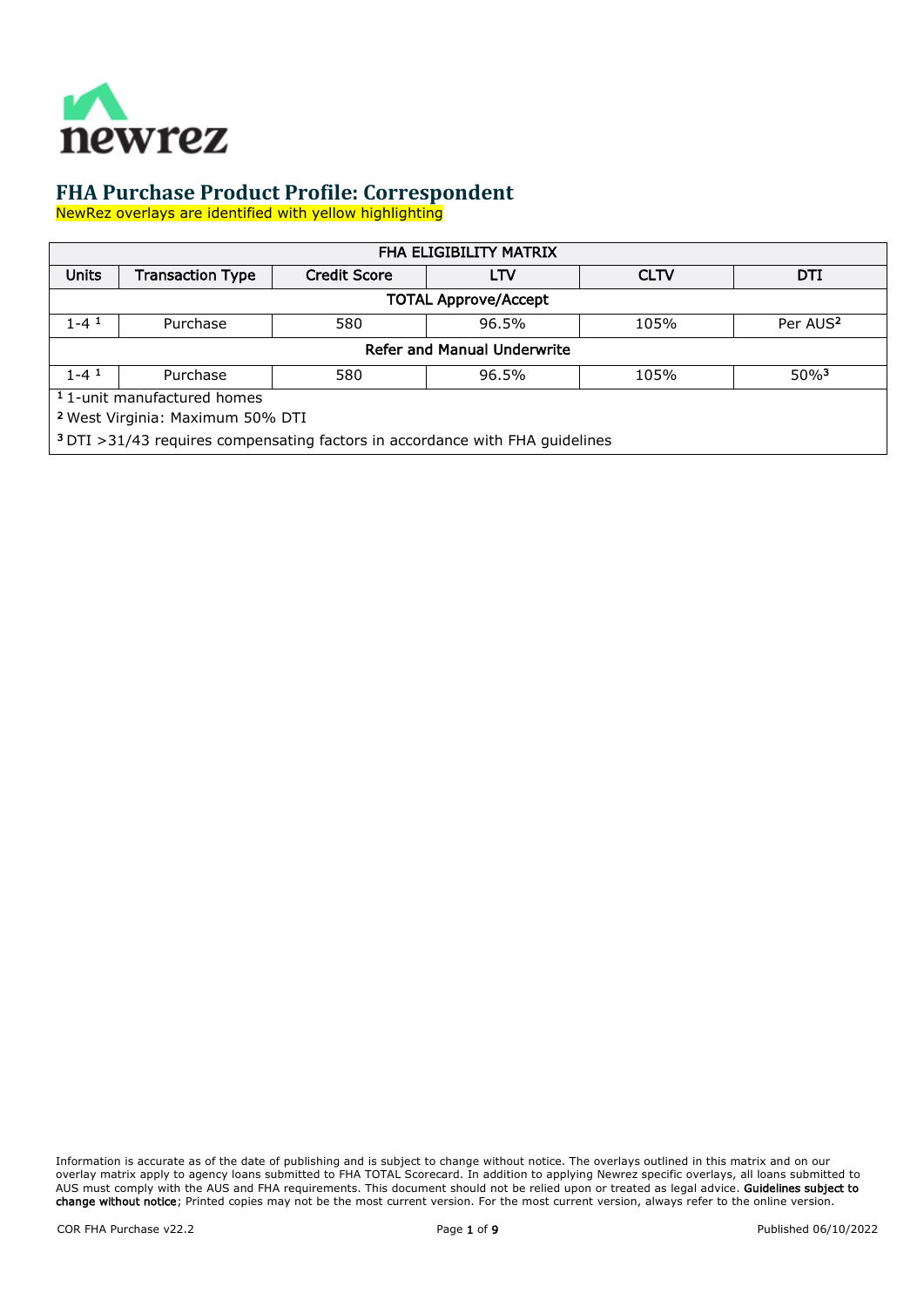

NewRez overlays are identified with yellow highlighting

- 1. [Loan Terms](#page-2-0)
- 2. [Product Codes](#page-2-1)
- 3. [Eligible Programs](#page-2-2)
- 4. [ARM Information](#page-2-3)
- 5. [Temporary Buydown](#page-2-4)
- 6. [Net Tangible Benefit \(NTB\)](#page-2-5)
- 7. [Loan Amount](#page-2-6)
- 8. [Eligible AUS Decision](#page-2-7)
- 9. [Ineligible AUS Decisions](#page-2-8)
- 10. [Manual Underwrite](#page-2-9)
- 11. [Qualifying Rate](#page-2-10)
- 12. [Qualifying Ratios](#page-3-0)
- 13. [Types of Financing](#page-3-1)
- 14. [Subordinate Financing](#page-3-2)
- 15. [Occupancy](#page-3-3)
- 16. [Eligible Property Types](#page-4-0)
- 17. [Ineligible Property Types](#page-4-1)
- 18. [Ineligible States](#page-4-2)
- 19. [Eligible Borrowers](#page-4-3)
- 20. [Co-Borrower](#page-4-4)
- 21. [Non-Occupant Co-Borrower](#page-4-5)
- 22. [Credit](#page-4-6)
- 23. [Housing Payment History](#page-4-7)
- 24. [Borrower Contribution](#page-5-0)
- 25. [Down Payment Assistance](#page-5-1)
- 26. [Seller Contributions](#page-5-2)
- 27. [Reserves](#page-5-3)
- 28. [IRS Form 4506-C](#page-5-4)
- 29. [Tax Transcripts](#page-5-5)
- 30. [Number of Financed Properties](#page-5-6)
- 31. [Appraisals](#page-5-7)
- 32. [Power of Attorney](#page-6-0)
- 33. [Principal Curtailment](#page-6-1)
- 34. [Escrow Waivers](#page-6-2)
- 35. [Mortgage Insurance Premium](#page-6-3)
- 36. [Resources](#page-6-4)
- 37. [Ineligible Programs](#page-6-5)
- 38. [Mortgage Insurance Premiums](#page-7-0)
- 39. [Version History](#page-8-0)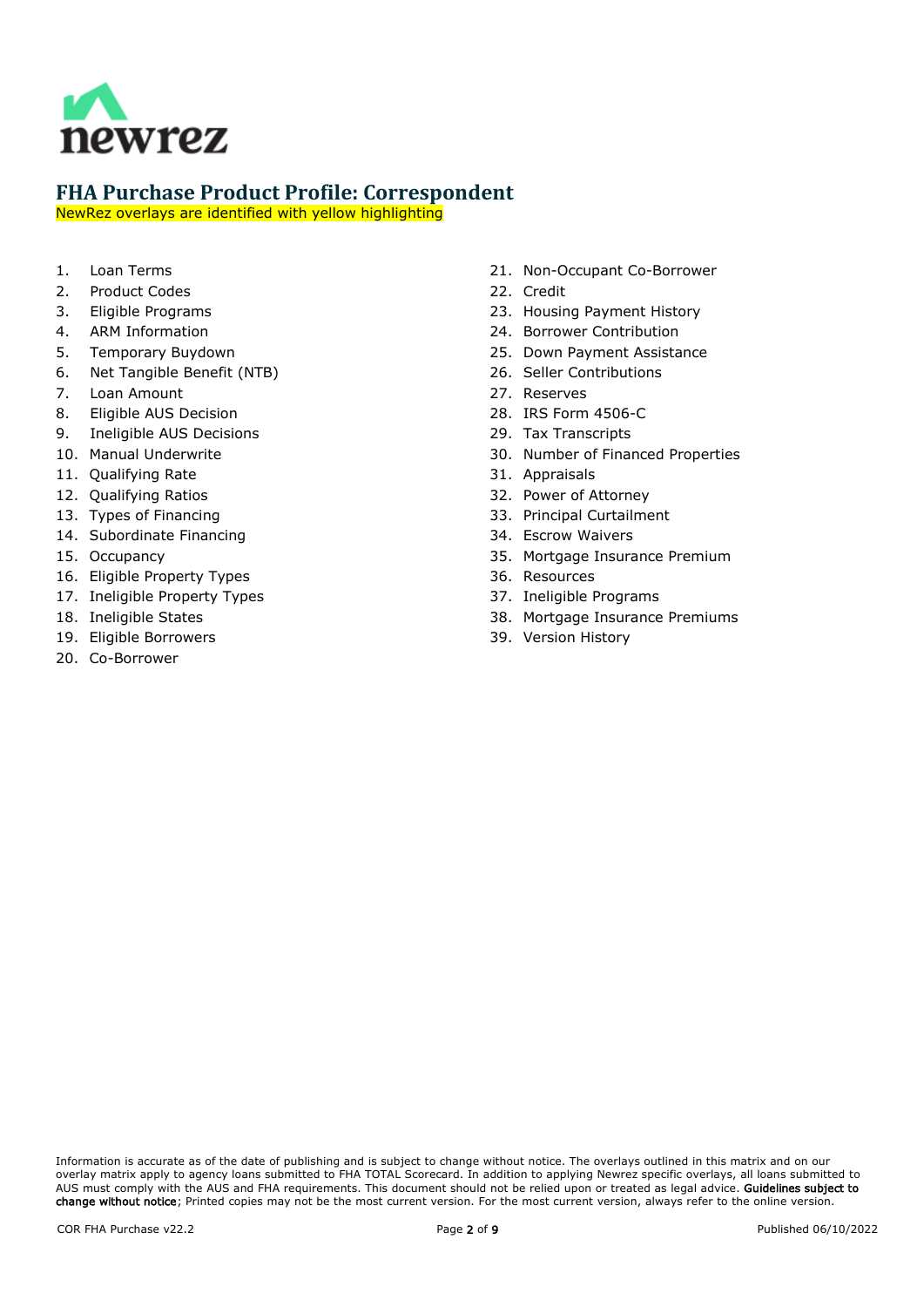

NewRez overlays are identified with yellow highlighting

<span id="page-2-10"></span><span id="page-2-9"></span><span id="page-2-8"></span><span id="page-2-7"></span><span id="page-2-6"></span><span id="page-2-5"></span><span id="page-2-4"></span><span id="page-2-3"></span><span id="page-2-2"></span><span id="page-2-1"></span><span id="page-2-0"></span>

| 1.           | <b>Loan Terms</b>    | • Fixed Rate: 10- to 30-year terms in annual increments                                                |                                  |                 |                                                                 |                                                    |          |
|--------------|----------------------|--------------------------------------------------------------------------------------------------------|----------------------------------|-----------------|-----------------------------------------------------------------|----------------------------------------------------|----------|
|              |                      | • ARMs: 30-year term                                                                                   |                                  |                 |                                                                 |                                                    |          |
| 2.           | <b>Product Codes</b> | Y11<br>FHA Fixed Rate 10 Year                                                                          |                                  | Y13             | High-Balance FHA Fixed Rate 10 Year                             |                                                    |          |
|              |                      | 050<br>FHA Fixed Rate 15 Year                                                                          |                                  | V <sub>50</sub> | High-Balance FHA Fixed Rate 15 Year                             |                                                    |          |
|              |                      | Y10<br>FHA Fixed Rate 20 Year                                                                          |                                  |                 | High-Balance FHA Fixed Rate 20 Year<br>Y12                      |                                                    |          |
|              |                      | $\overline{051}$<br>FHA Fixed Rate 30 Year                                                             |                                  |                 | V44                                                             | High-Balance FHA Fixed Rate 30 Year                |          |
|              |                      | GG3                                                                                                    | FHA 5/1 Hybrid ARM (45 day look- |                 | GG5                                                             | High-Balance FHA 5/1 Hybrid ARM (45                |          |
|              |                      | back) 1/1/5 Cap                                                                                        |                                  |                 | day look-back) 1/1/5 Cap                                        |                                                    |          |
| 3.           | Eligible             | 203(b) 1-4 Family Home Mortgage Insurance program                                                      |                                  |                 |                                                                 |                                                    |          |
|              | Programs             |                                                                                                        |                                  |                 |                                                                 |                                                    |          |
| $\mathbf{4}$ | <b>ARM</b>           | Index                                                                                                  |                                  |                 |                                                                 | One Year Treasury Bill per the Wall Street Journal |          |
|              | Information          | Margin                                                                                                 | 2.00%                            |                 |                                                                 |                                                    |          |
|              |                      | Life Cap                                                                                               | 5%                               |                 |                                                                 |                                                    |          |
|              |                      | Life Floor                                                                                             | The Floor is the Margin          |                 |                                                                 |                                                    |          |
|              |                      | <b>Interest Rate Caps</b>                                                                              | Product                          | <b>First</b>    |                                                                 | Subsequent                                         | Lifetime |
|              |                      |                                                                                                        | 5/1                              | $1\%$           |                                                                 | $1\%$                                              | 5%       |
|              |                      | Change Date                                                                                            | $\overline{5/1}$                 |                 | The first Change Date is the 61 <sup>st</sup> payment due date. |                                                    |          |
|              |                      |                                                                                                        |                                  |                 | Subsequent Change Dates are every twelve months                 |                                                    |          |
|              |                      |                                                                                                        |                                  | thereafter      |                                                                 |                                                    |          |
|              |                      | <b>Conversion Option</b>                                                                               | Not available                    |                 |                                                                 |                                                    |          |
| 5.           | Temporary            | Not permitted                                                                                          |                                  |                 |                                                                 |                                                    |          |
|              | Buydown              |                                                                                                        |                                  |                 |                                                                 |                                                    |          |
| 6.           | <b>Net Tangible</b>  | • Non-Delegated Clients: CO requires NTB state specific forms for purchase transactions                |                                  |                 |                                                                 |                                                    |          |
|              | Benefit (NTB)        | • Refer to Refinances: Net Tangible Benefit Policy & Procedure                                         |                                  |                 |                                                                 |                                                    |          |
| 7.           | Loan Amount          | • Base Loan Amount cannot exceed the FHA Statutory Mortgage Limits for each county                     |                                  |                 |                                                                 |                                                    |          |
|              |                      | • Total Loan Amount with financed UFMIP may exceed the maximum statutory loan amounts                  |                                  |                 |                                                                 |                                                    |          |
|              |                      | . Min loan amounts for the FHA High Balance products will be based on the Base Loan                    |                                  |                 |                                                                 |                                                    |          |
|              |                      | Amount and not the Total Loan Amount that includes financed UFMIP                                      |                                  |                 |                                                                 |                                                    |          |
|              |                      | • Total Loan Amount must be rounded down to the nearest \$1.00                                         |                                  |                 |                                                                 |                                                    |          |
|              |                      | • Max Base Loan Amount is calculated as the Adjusted Value multiplied by the appropriate<br>LTV factor |                                  |                 |                                                                 |                                                    |          |
| 8.           | <b>Eligible AUS</b>  | • Accept/Eligible                                                                                      |                                  |                 |                                                                 |                                                    |          |
|              | <b>Decision</b>      | • Approve/Eligible                                                                                     |                                  |                 |                                                                 |                                                    |          |
|              |                      |                                                                                                        |                                  |                 |                                                                 |                                                    |          |
|              |                      | Note: Sponsored originations with Newrez should be reflected in AUS findings                           |                                  |                 |                                                                 |                                                    |          |
|              | 9. Ineligible AUS    | • Approve/Ineligible                                                                                   |                                  |                 |                                                                 |                                                    |          |
|              | <b>Decisions</b>     | • Refer with Caution                                                                                   |                                  |                 |                                                                 |                                                    |          |
|              |                      | • Caution                                                                                              |                                  |                 |                                                                 |                                                    |          |
|              | 10. Manual           | • All loans must be submitted to AUS                                                                   |                                  |                 |                                                                 |                                                    |          |
|              | <b>Underwrite</b>    | • If a Refer decision or loan is manually downgraded, manually underwrite in accordance with           |                                  |                 |                                                                 |                                                    |          |
|              |                      | FHA guidelines                                                                                         |                                  |                 |                                                                 |                                                    |          |
|              | 11. Qualifying Rate  | Note rate                                                                                              |                                  |                 |                                                                 |                                                    |          |
|              |                      | Decision                                                                                               | Ratios                           |                 | <b>Compensating Factors</b>                                     |                                                    |          |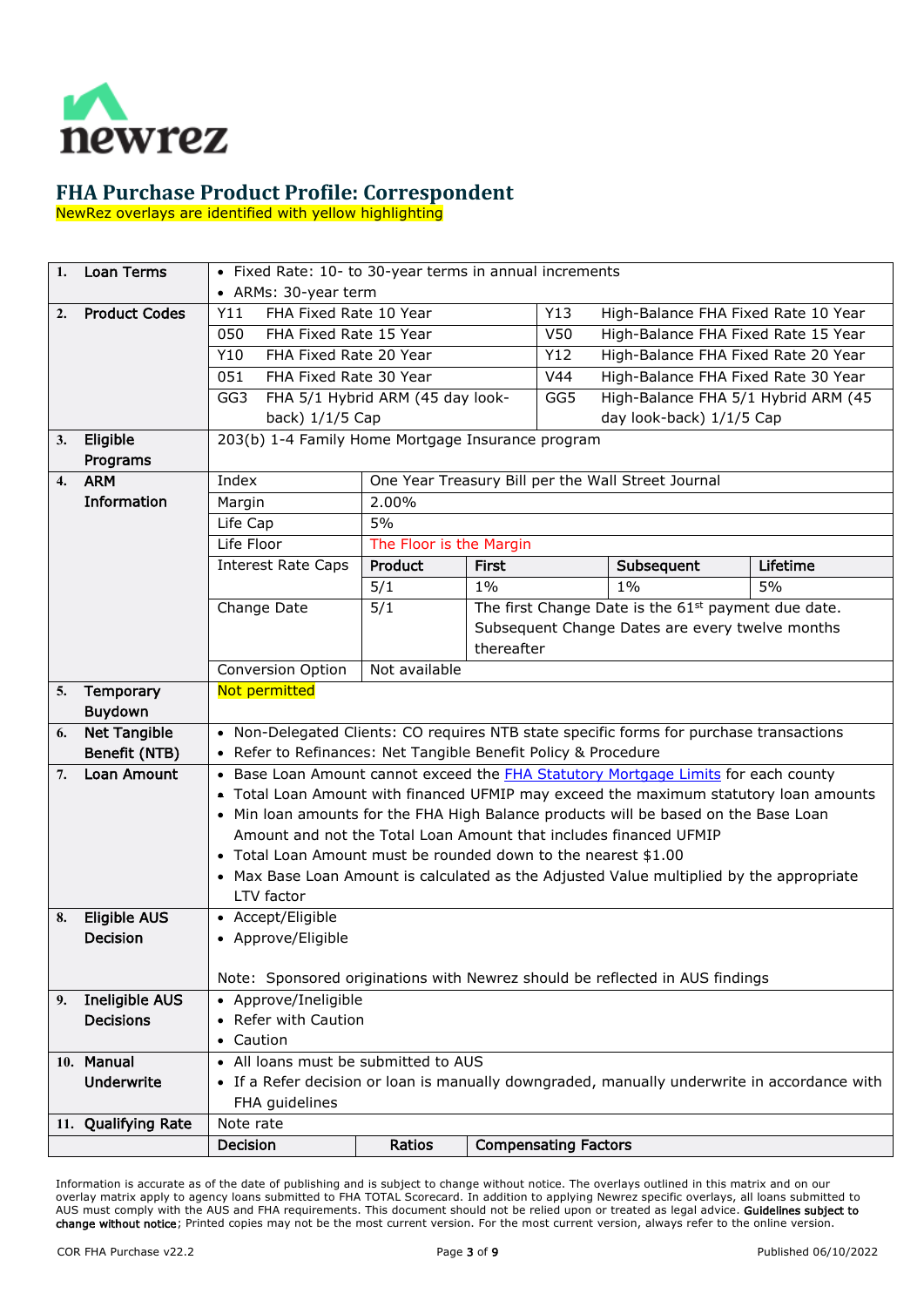

NewRez overlays are identified with yellow highlighting

<span id="page-3-3"></span><span id="page-3-2"></span><span id="page-3-1"></span><span id="page-3-0"></span>

| 12. Qualifying  | <b>AUS Accept</b>                  | <b>Follow AUS</b> | None                                                                                                       |  |
|-----------------|------------------------------------|-------------------|------------------------------------------------------------------------------------------------------------|--|
| Ratios          | West Virginia: Max 50% DTI         |                   |                                                                                                            |  |
|                 | Refer<br>31/43                     |                   | • No compensating factors required                                                                         |  |
|                 | Manual                             |                   | • Energy Efficient Homes that exceed IECC standards                                                        |  |
|                 | Underwrite                         |                   | may qualify for stretch ratios 33/45                                                                       |  |
|                 |                                    | 37/47             | One of the following:                                                                                      |  |
|                 |                                    |                   | • 3 months PITI for 1-2 units or 6 months PITI for 3-4                                                     |  |
|                 |                                    |                   | units (includes standard reserve requirements)                                                             |  |
|                 |                                    |                   | • New total mortgage payment not more than \$100 or<br>5% higher than previous total housing payment,      |  |
|                 |                                    |                   | whichever is less, AND 1x30x12 month housing history                                                       |  |
|                 |                                    |                   | (cash-out 0x30x12). Must have housing payment                                                              |  |
|                 |                                    |                   | history to use as a comp factor                                                                            |  |
|                 |                                    |                   | • Residual income per VA Table of Residual Incomes by                                                      |  |
|                 |                                    |                   | Region                                                                                                     |  |
|                 |                                    | 40/40             | The borrower has no discretionary debt based on the                                                        |  |
|                 |                                    |                   | following:                                                                                                 |  |
|                 |                                    |                   | • The housing payment is the only open account with an<br>outstanding balance that is not paid off monthly |  |
|                 |                                    |                   | • The credit report shows established credit lines in the                                                  |  |
|                 |                                    |                   | borrower's name open for at least six months                                                               |  |
|                 |                                    |                   | • The borrow can document that these accounts have                                                         |  |
|                 |                                    |                   | been paid off in full monthly for at least the past six                                                    |  |
|                 |                                    |                   | months                                                                                                     |  |
|                 |                                    | 40/50             | Two of the following:                                                                                      |  |
|                 |                                    |                   | • 3 months PITI for 1-2 units or 6 months PITI for 3-4                                                     |  |
|                 |                                    |                   | units (includes standard reserve requirements)                                                             |  |
|                 |                                    |                   | • New total mortgage payment not more than \$100 or<br>5% higher than previous total housing payment,      |  |
|                 |                                    |                   | whichever is less, and 1x30x12 month housing history                                                       |  |
|                 |                                    |                   | $(cash-out 0x30x12)$                                                                                       |  |
|                 |                                    |                   | • Significant additional income not considered effective                                                   |  |
|                 |                                    |                   | income (must verify and document that the income has                                                       |  |
|                 |                                    |                   | been received for at least one year and likely to                                                          |  |
|                 |                                    |                   | continue AND if included as income, would reduce the                                                       |  |
|                 |                                    |                   | qualifying ratios to not more than 37/470)                                                                 |  |
|                 |                                    |                   | • Residual income per VA Table of Residual Incomes by                                                      |  |
| 13. Types of    | • Purchase mortgage                |                   | Region                                                                                                     |  |
| Financing       |                                    |                   | Single Close Construction to Permanent Financing (Delegated Clients only)                                  |  |
|                 | • Building on Own Land (Two-Close) |                   |                                                                                                            |  |
| 14. Subordinate | Permitted                          |                   |                                                                                                            |  |
| Financing       |                                    |                   |                                                                                                            |  |
| 15. Occupancy   | Primary residence                  |                   |                                                                                                            |  |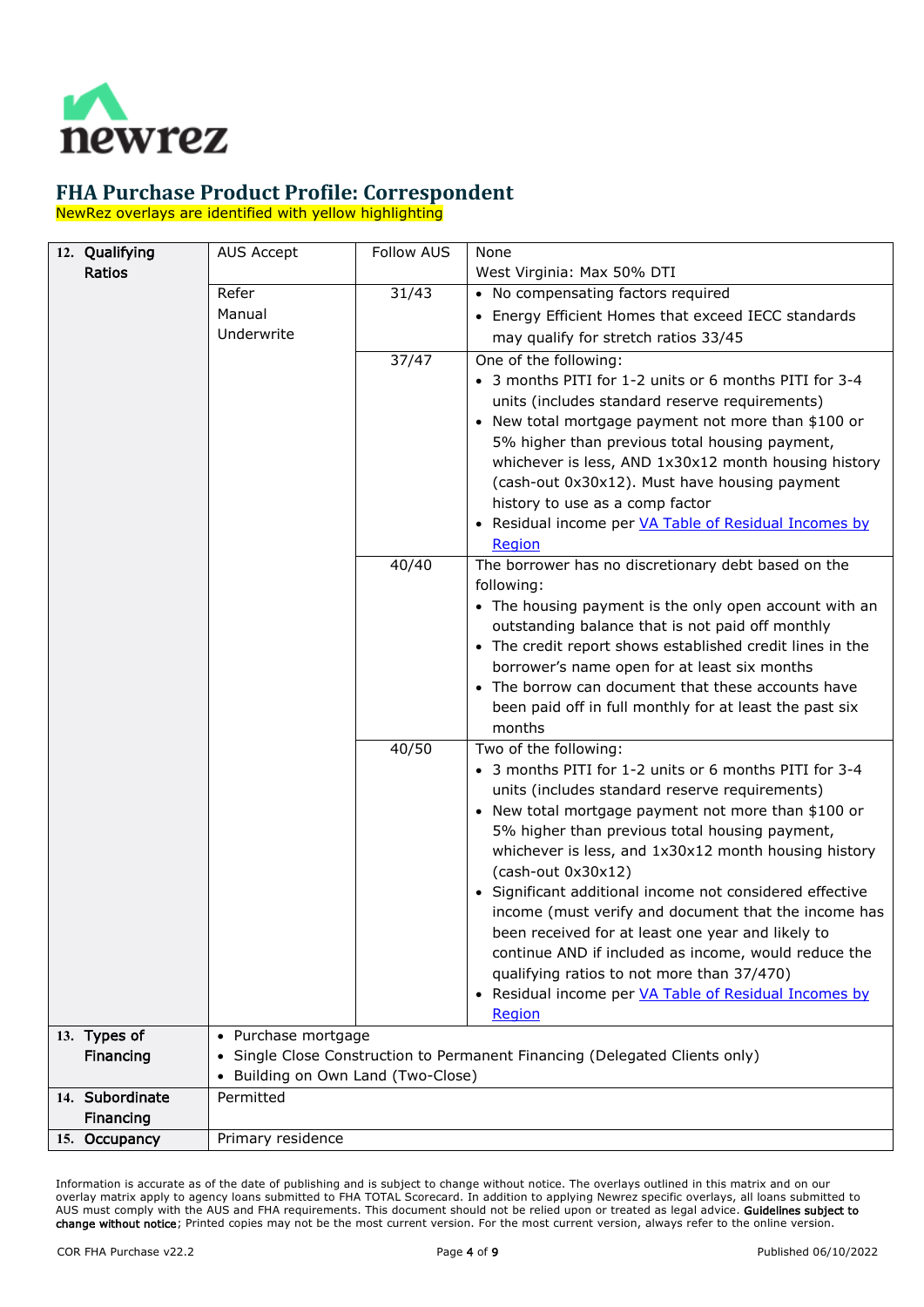

NewRez overlays are identified with yellow highlighting

<span id="page-4-7"></span><span id="page-4-6"></span><span id="page-4-5"></span><span id="page-4-4"></span><span id="page-4-3"></span><span id="page-4-2"></span><span id="page-4-1"></span><span id="page-4-0"></span>

| 16. Eligible Property  | $\bullet$ 1-4 units                                                                          |                                            |                          |  |  |  |
|------------------------|----------------------------------------------------------------------------------------------|--------------------------------------------|--------------------------|--|--|--|
| <b>Types</b>           | $\bullet$ Condos                                                                             |                                            |                          |  |  |  |
|                        | o Must be reviewed by PRD for Non-Delegated Clients                                          |                                            |                          |  |  |  |
|                        |                                                                                              | o Must be unexpired on FHA's approved list |                          |  |  |  |
|                        | o Site condos do not require project approval                                                |                                            |                          |  |  |  |
|                        |                                                                                              | o Newrez will not issue a DELRAP approval  |                          |  |  |  |
|                        | Leasehold estates                                                                            |                                            |                          |  |  |  |
|                        | • Manufactured housing                                                                       |                                            |                          |  |  |  |
|                        | Modular homes                                                                                |                                            |                          |  |  |  |
|                        | • PUDs                                                                                       |                                            |                          |  |  |  |
| 17. Ineligible         | • Condo hotels                                                                               |                                            |                          |  |  |  |
| <b>Property Types</b>  | $\bullet$ Co-ops                                                                             |                                            |                          |  |  |  |
|                        | • Non-warrantable condos                                                                     |                                            |                          |  |  |  |
| 18. Ineligible States  | Ineligible for Newez Underwriting                                                            |                                            |                          |  |  |  |
|                        | • Alaska                                                                                     |                                            |                          |  |  |  |
|                        | • New York                                                                                   |                                            |                          |  |  |  |
| 19. Eligible           | • U.S. citizens                                                                              |                                            |                          |  |  |  |
| <b>Borrowers</b>       | • Permanent resident alien                                                                   |                                            |                          |  |  |  |
|                        | • Non-permanent resident alien                                                               |                                            |                          |  |  |  |
|                        | • Inter vivos revocable trust: Trust must be reviewed by Newrez legal                        |                                            |                          |  |  |  |
| 20. Co-Borrower        | • Cannot be the seller, builder, real estate agent, etc., unless the co-borrower is a family |                                            |                          |  |  |  |
|                        | member                                                                                       |                                            |                          |  |  |  |
|                        | • Income, assets, and debts from all borrowers are used in qualifying                        |                                            |                          |  |  |  |
| 21. Non-Occupant       | • Must be either a U.S. citizen or have a primary residence in the U.S.                      |                                            |                          |  |  |  |
| Co-Borrower            | • Max 75% LTV if                                                                             |                                            |                          |  |  |  |
|                        | o Not a family member                                                                        |                                            |                          |  |  |  |
|                        | o Parent is seller and non-occupant co-borrower                                              |                                            |                          |  |  |  |
|                        | • If a family member with an LTV greater than 75% the property must be single family         |                                            |                          |  |  |  |
| 22. Credit             | All borrowers must have a credit score; non-traditional credit not permitted                 |                                            |                          |  |  |  |
| 23. Housing            | • Inclusive of all liens regardless of position                                              |                                            |                          |  |  |  |
| <b>Payment History</b> | • Applies to all mortgages on all financed properties                                        |                                            |                          |  |  |  |
|                        |                                                                                              |                                            |                          |  |  |  |
|                        | <b>TOTAL Accept</b><br><b>Refer and Manual Underwrite</b>                                    |                                            |                          |  |  |  |
|                        | <b>Housing Payment</b>                                                                       | <b>Housing and Installment</b>             | <b>Revolving Payment</b> |  |  |  |
|                        |                                                                                              | Payment                                    |                          |  |  |  |
|                        | Follow AUS; manual downgrade if:                                                             | • 0x30 in most recent 12                   | • 2x60 or 0x90 in most   |  |  |  |
|                        | • Any mortgage trade line on the                                                             | months                                     | recent 12 months         |  |  |  |
|                        | credit report in the 12 months                                                               | • 2x30 in most recent                      |                          |  |  |  |
|                        | prior to case number assignment                                                              | months 13-24                               |                          |  |  |  |
|                        | date reflects any of the following:                                                          |                                            |                          |  |  |  |
|                        | $\circ$ 3x30 or                                                                              |                                            |                          |  |  |  |
|                        | $\circ$ 1x60 plus 1x30 or                                                                    |                                            |                          |  |  |  |
|                        | $0$ 1x90                                                                                     |                                            |                          |  |  |  |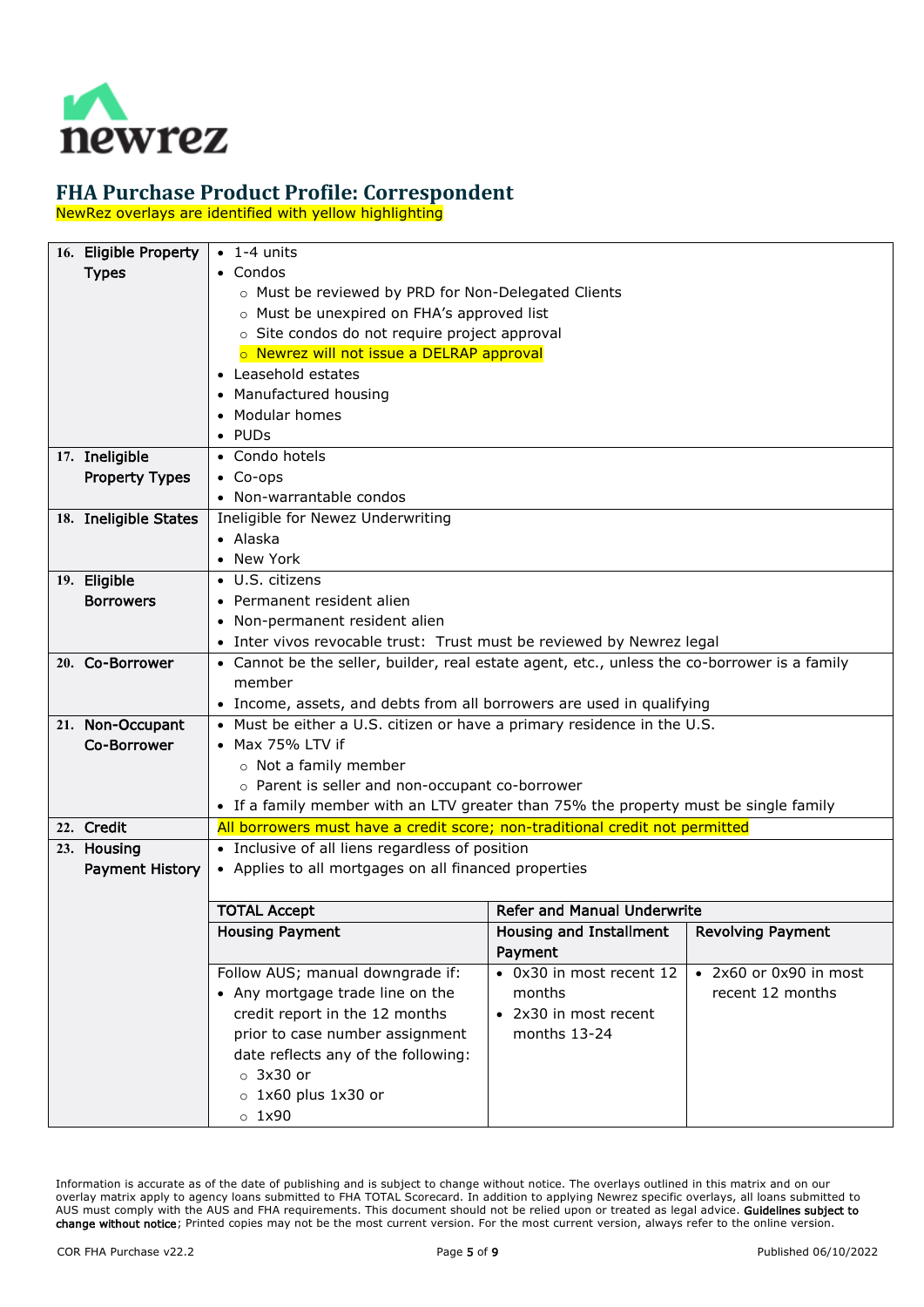

NewRez overlays are identified with yellow highlighting

<span id="page-5-7"></span><span id="page-5-6"></span><span id="page-5-5"></span><span id="page-5-4"></span><span id="page-5-3"></span><span id="page-5-2"></span><span id="page-5-1"></span><span id="page-5-0"></span>

|                     | o Fewer than three consecutive<br>forbearance plan                                                                   | payments since completion of a                                    |                     |  |                                                                                        |
|---------------------|----------------------------------------------------------------------------------------------------------------------|-------------------------------------------------------------------|---------------------|--|----------------------------------------------------------------------------------------|
|                     | Undisclosed mortgage debt not on                                                                                     |                                                                   |                     |  |                                                                                        |
|                     | credit report and not considered                                                                                     |                                                                   |                     |  |                                                                                        |
|                     | by AUS, if as of case number                                                                                         |                                                                   |                     |  |                                                                                        |
|                     | assignment date reflect any of the                                                                                   |                                                                   |                     |  |                                                                                        |
|                     | following:                                                                                                           |                                                                   |                     |  |                                                                                        |
|                     | o A current delinquency                                                                                              |                                                                   |                     |  |                                                                                        |
|                     | $\circ$ 1x30 in months 1-12                                                                                          |                                                                   |                     |  |                                                                                        |
|                     | o More than 2x30 in months 13-                                                                                       |                                                                   |                     |  |                                                                                        |
|                     | 24                                                                                                                   |                                                                   |                     |  |                                                                                        |
|                     | Rental payment history is not                                                                                        |                                                                   |                     |  | For borrowers living rent-free, the property owner                                     |
|                     | required                                                                                                             |                                                                   |                     |  | must verify borrower has been living rent free and                                     |
|                     |                                                                                                                      |                                                                   | length of residency |  |                                                                                        |
| 24. Borrower        |                                                                                                                      |                                                                   |                     |  | • Minimum down payment is 3.5% of the sale price or appraised value, whichever is less |
| Contribution        |                                                                                                                      |                                                                   |                     |  | • The down payment requirement cannot be met by borrower paid closing costs, prepaid   |
|                     |                                                                                                                      | expense, commitment fees or discount points or premium pricing    |                     |  |                                                                                        |
| 25. Down Payment    | • Federal, state, local government agencies, charitable organizations and FHA Approved non-                          |                                                                   |                     |  |                                                                                        |
| Assistance          | profit agencies considered by FHA to be an instrumentality of the government may provide                             |                                                                   |                     |  |                                                                                        |
|                     | funds for down payment, closing costs and prepaid expenses<br>• Must be approved by Newrez for Non-Delegated Clients |                                                                   |                     |  |                                                                                        |
| 26. Seller          | 6% of the purchase price                                                                                             |                                                                   |                     |  |                                                                                        |
| Contributions       |                                                                                                                      |                                                                   |                     |  |                                                                                        |
| 27. Reserves        |                                                                                                                      | <b>TOTAL Accept</b>                                               |                     |  | <b>Refer and Manual Underwrite</b>                                                     |
|                     | 1-2 units                                                                                                            | None                                                              |                     |  | 1 month PITI                                                                           |
|                     | 3-4 units                                                                                                            | 3 months PITI                                                     |                     |  | 3 months PITI                                                                          |
|                     | Gifts                                                                                                                | Permitted                                                         |                     |  | Not permitted                                                                          |
| 28. IRS Form 4506-  | • Prior to Underwriting (Newrez underwritten loans)                                                                  |                                                                   |                     |  |                                                                                        |
| $\mathsf{C}$        |                                                                                                                      |                                                                   |                     |  | o Signed 4506-C for each borrower whose income must be documented with tax returns     |
|                     |                                                                                                                      | and used for qualification (self-employment, rental income, etc.) |                     |  |                                                                                        |
|                     | • At Closing (all loans)                                                                                             |                                                                   |                     |  |                                                                                        |
|                     |                                                                                                                      |                                                                   |                     |  | o 4506-C for each borrower whose income is used to qualify (regardless of income type) |
|                     | must be sianed at closing                                                                                            |                                                                   |                     |  |                                                                                        |
|                     | $\circ$ 4506-C for the business tax return transcript(s) must be signed at closing when the                          |                                                                   |                     |  |                                                                                        |
| 29. Tax Transcripts | business returns are used for qualification                                                                          |                                                                   |                     |  |                                                                                        |
|                     | For loans underwritten by Newrez, W-2, or tax transcripts, as applicable, must be obtained<br>when:                  |                                                                   |                     |  |                                                                                        |
|                     | • Handwritten paystubs are used as verification of income                                                            |                                                                   |                     |  |                                                                                        |
|                     | • There is a non-arm's length transaction                                                                            |                                                                   |                     |  |                                                                                        |
|                     | • At the underwriter's discretion                                                                                    |                                                                   |                     |  |                                                                                        |
| 30. Number of       | Borrower may own no more than one FHA-insured primary residence                                                      |                                                                   |                     |  |                                                                                        |
| <b>Financed</b>     |                                                                                                                      |                                                                   |                     |  |                                                                                        |
| Properties          |                                                                                                                      |                                                                   |                     |  |                                                                                        |
| 31. Appraisals      | A new appraisal completed by an appraiser on the FHA Appraiser Roster                                                |                                                                   |                     |  |                                                                                        |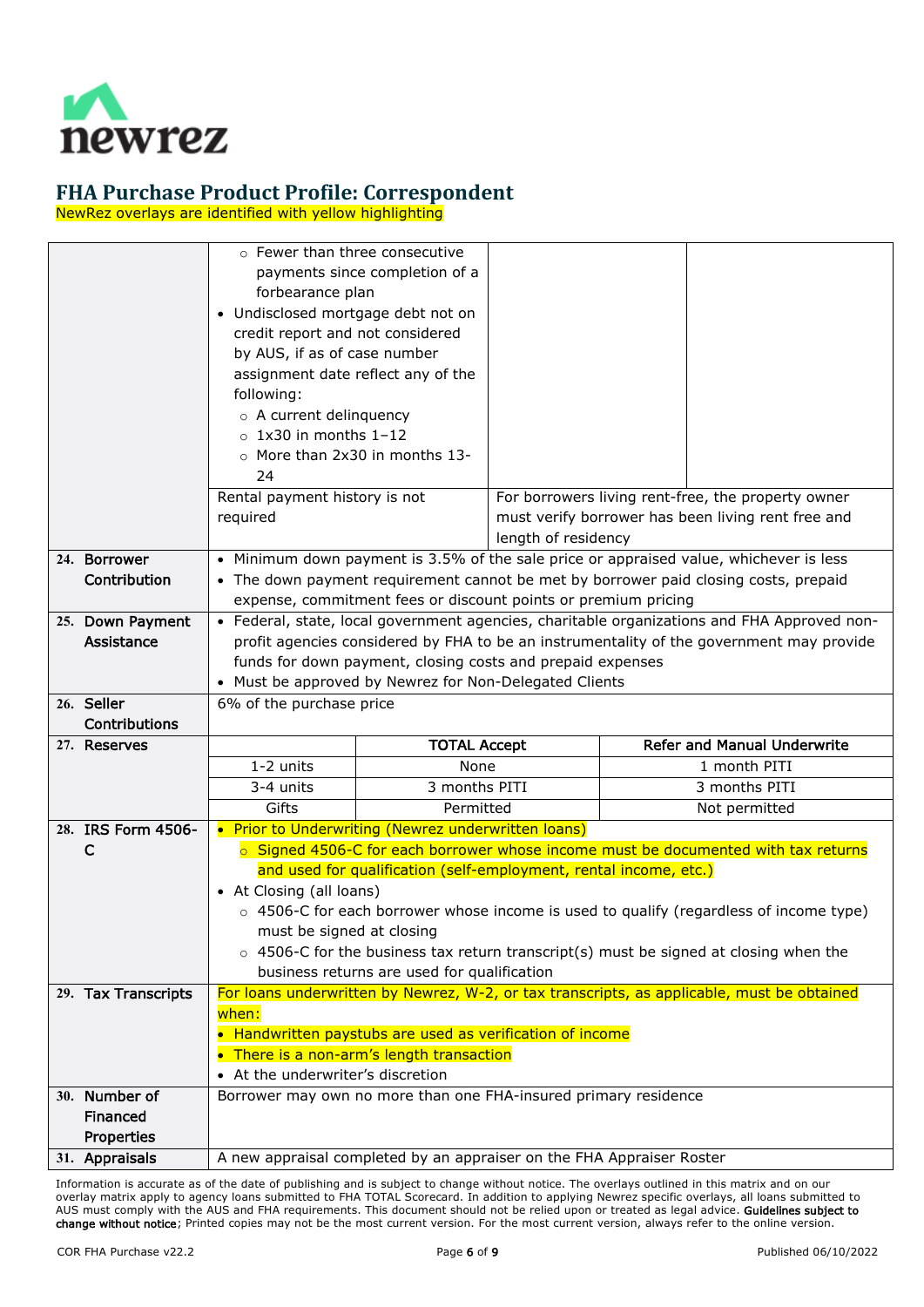

NewRez overlays are identified with yellow highlighting

<span id="page-6-5"></span><span id="page-6-4"></span><span id="page-6-3"></span><span id="page-6-2"></span><span id="page-6-1"></span><span id="page-6-0"></span>

| 32. Power of       | Permitted. See Operations Guide                                                  |  |  |  |  |  |
|--------------------|----------------------------------------------------------------------------------|--|--|--|--|--|
| <b>Attorney</b>    |                                                                                  |  |  |  |  |  |
| 33. Principal      | Principal curtailment eligible due to an excess Premium Pricing Credit           |  |  |  |  |  |
| <b>Curtailment</b> |                                                                                  |  |  |  |  |  |
| 34. Escrow Waivers | Not permitted                                                                    |  |  |  |  |  |
| 35. Mortgage       | Required for all loans                                                           |  |  |  |  |  |
| <b>Insurance</b>   |                                                                                  |  |  |  |  |  |
| Premium            |                                                                                  |  |  |  |  |  |
| 36. Resources      | Access Mortgagee Letters, National HOC Reference Guide, HOC Letters, Handbooks   |  |  |  |  |  |
|                    | <b>HOC National Reference Guide</b>                                              |  |  |  |  |  |
|                    | <b>FHA Maximum County Limits</b><br>$\bullet$                                    |  |  |  |  |  |
|                    | <b>FHA Connection</b><br>$\bullet$                                               |  |  |  |  |  |
|                    | HUD Forms, Handbook & Mortgagee Letters                                          |  |  |  |  |  |
| 37. Ineligible     | • 203(k) Rehabilitation Mortgage                                                 |  |  |  |  |  |
| Programs           | • Energy Efficient Mortgages (EEM)                                               |  |  |  |  |  |
|                    | Good Neighbor Next Door<br>$\bullet$                                             |  |  |  |  |  |
|                    | Graduated Payment Mortgage (GPM<br>$\bullet$                                     |  |  |  |  |  |
|                    | Growing Equity Mortgage (GEM)<br>$\bullet$                                       |  |  |  |  |  |
|                    | Hope for Homeowners                                                              |  |  |  |  |  |
|                    | <b>HFA Programs</b>                                                              |  |  |  |  |  |
|                    | HUD REO Program                                                                  |  |  |  |  |  |
|                    | • Indian Reservations (Section 184)                                              |  |  |  |  |  |
|                    |                                                                                  |  |  |  |  |  |
|                    | In addition to the above, the following are ineligible for Non-Delegated Clients |  |  |  |  |  |
|                    | • Energy Efficient Mortgages (EEM)                                               |  |  |  |  |  |
|                    | • Single-Close transactions                                                      |  |  |  |  |  |
|                    | Solar and Wind Technologies                                                      |  |  |  |  |  |
|                    | Weatherization<br>$\bullet$                                                      |  |  |  |  |  |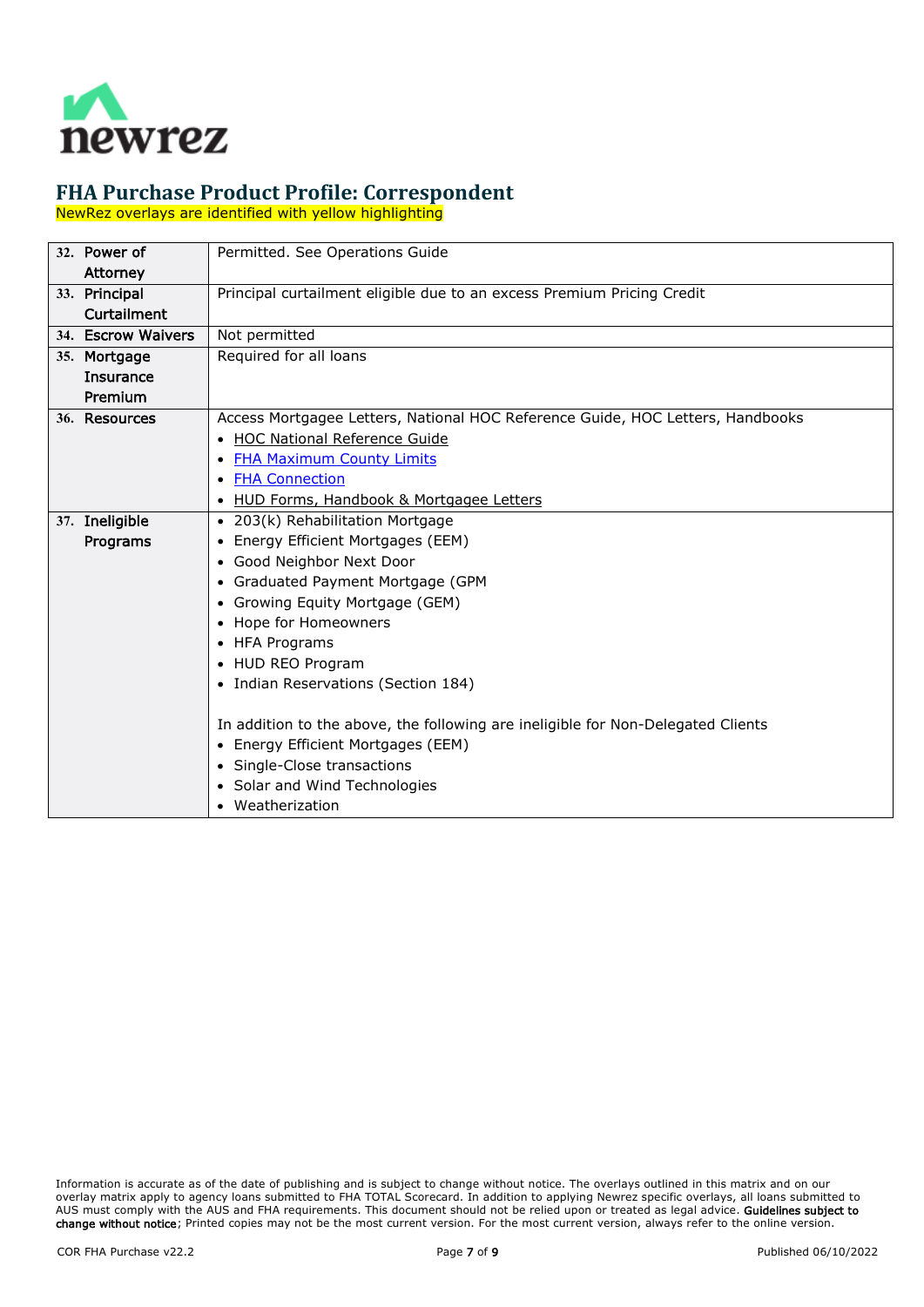

NewRez overlays are identified with yellow highlighting

<span id="page-7-0"></span>

| Mortgage Insurance Premiums<br><b>38.</b>                                        |                               |         |              |                              |  |  |
|----------------------------------------------------------------------------------|-------------------------------|---------|--------------|------------------------------|--|--|
| Case Numbers Assigned on or After January 26, 2015                               |                               |         |              |                              |  |  |
| <b>LTV</b>                                                                       | Base Loan Amount <= \$625,500 |         |              | Base Loan Amount > \$625,500 |  |  |
| Loan Term                                                                        | <b>UFMIP</b>                  | Monthly | <b>UFMIP</b> | Monthly                      |  |  |
| >95% LTV                                                                         | 1.75%                         | 85 bps  | 1.75%        | $105$ bps                    |  |  |
| $>15$ years                                                                      |                               |         |              |                              |  |  |
| $\epsilon$ =95% LTV                                                              | 1.75%                         | 80 bps  | 1.75%        | $100$ bps                    |  |  |
| $>15$ years                                                                      |                               |         |              |                              |  |  |
| $>90\%$ LTV                                                                      | 1.75%                         | 70 bps  | 1.75%        | 95 bps                       |  |  |
| $\epsilon$ =15 years                                                             |                               |         |              |                              |  |  |
| $>$ 78% & $\lt$ =90%                                                             |                               |         |              |                              |  |  |
| <b>LTV</b>                                                                       | 1.75%                         | 45 bps  | 1.75%        | 70 bps                       |  |  |
| $\epsilon$ =15 years                                                             |                               |         |              |                              |  |  |
| $<$ =78% LTV                                                                     | 1.75%                         | 45 bps  | 1.75%        | 45 bps                       |  |  |
| $\epsilon$ =15 years                                                             |                               |         |              |                              |  |  |
| Duration of Annual MIP based upon amortization term and LTV ratio at origination |                               |         |              |                              |  |  |

• LTV  $\lt$  = 90% 11 years

• LTV > 90% loan term